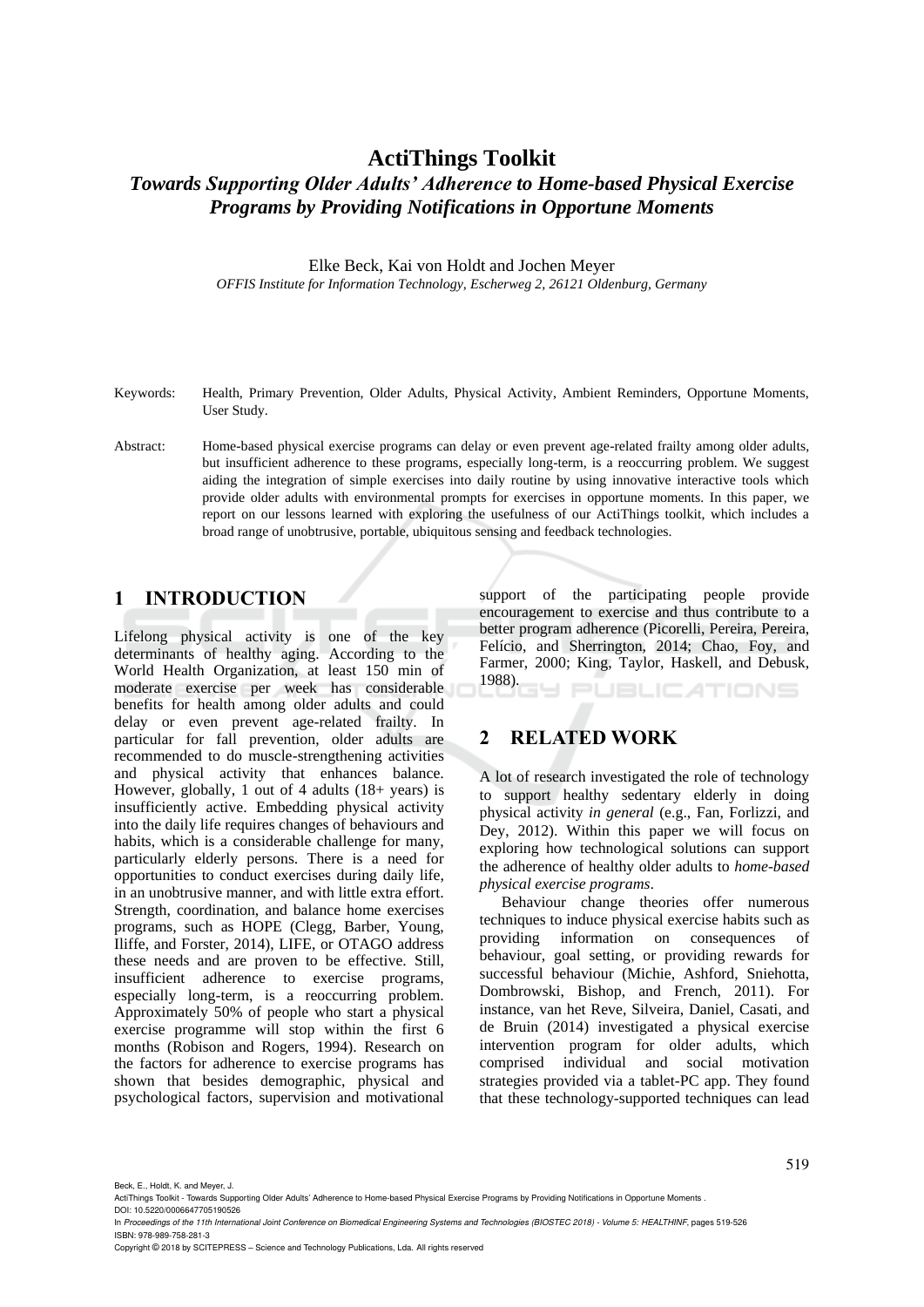to higher adherence rates compared to traditional exercise plans (van het Reve et al., 2014).

Such intervention programs use of a multitude of motivation strategies in parallel (e.g. Irvine, Gelatt, Seeley, Macfarlane, and Gau, 2013; van het Reve et al., 2014): Educational approaches aim improving (health) knowledge among intervention participants. Plan related approaches help participants to do detailed planning of when and where to do physical exercises. Participants may be rewarded for attempting to achieve or actually achieving an exercise goal. Social connections and social awareness may be established between participants and coaches via technological means. Technology, such as a virtual gym application, can also create a group experience while exercising (Baez, Far, Ibarra, Ferron, Didino, and Casati, 2017), enabling also less fit individuals to train as much as fitter individuals. To support the (self-) monitoring of a person's physical exercise habits and performance, exercise program websites can prompt older adults to self-report activities and frequency of exercise (Irvine et al., 2013), and, activity-tracking technology can help older adults to get aware of their physical activity level through monitoring their physical activity and providing them with these data. Furthermore, motion-tracking technology can provide feedback on the correctness of physical exercise conduction. Increasing positive emotions may help the program participant with performing the physical exercise, e.g., by making exercise fun. This type is related to gamification of physical activity or so-called exergames (games that involve physical exercises).

To conclude, there are several different strategies to support older adults' adherence and motivation to physical exercise with technology, but there is one reoccurring effective characteristic among many of the discussed studies: taking individual needs and preferences of older adults towards physical exercises into account. Such an individualized tailoring of programs considers the personal level of fitness (Baez et al., 2017), level of motivation (Marcus, Bock, Pinto, Forsyth, Roberts, and Traficante, 1998), and recognizes unique barriers in older adults (e.g., intermittent illness or caregiving) (Brawley, Rejeski, and King, 2003).

To achieve long-term adherence to physical exercise beyond intervention participation, the formation of habits and routines for physical exercises in daily life is of utmost importance. Research studies (e.g., Opdenacker, Boen, Coorevits, and Delecluse, 2008) recommend following a lifestyle approach to promoting physical

activity as an alternative to structured exercise programs. This approach encourages older adults to increase and maintain their physical activity level by embedding balance, strength, and flexibility exercises in their daily life through activities like, for instance, walking, cycling, or swimming. Still, identifying opportunities for physical exercise in daily life can be a challenge. A suitable behavior change strategy to overcome this issue is to use environmental prompts to cue older adults about performing physical exercises (Michie et al., 2011). Some technology-supported home-based physical exercise programs remind their participants via an alarm clock or display invitations to start due exercises (van het Reve et al., 2014), but these technology-delivered prompts hardly consider the suitability of this particular moment for an exercise.

Health intervention studies provide evidence that health-related messages shown to people in suitable points in time and place are effective in changing people's behaviour, e.g. in preferring to take the stairs instead of an elevator after a point-of-decision prompt. Intille (2004) explored the concept of nonintrusive, "just-in-time" messaging for behaviour change by using ubiquitous computing technology. We assume this concept to be of value also for triggering the conduction of physical exercises from a home-based intervention program during the daily lives of seniors.

Within our research about how technology can support the integration and long-term maintenance of a physical exercise program in the daily lives of elderly, we build on top by exploring the usefulness of innovative interactive tools which provide older adults with environmental prompts for exercises in opportune moments.

## **3 OUR APPROACH: ACTI-THINGS TOOLKIT**

Our research goal is supporting older adults' adherence to home-based physical exercise programs by reminding them about physical exercises in possibly opportune moments. We understand opportune moments as points in time when a person has the capability and willingness to get reminded about a physical exercise *and* to conduct it. Such opportune moments are profoundly dependent on individual preferences and may happen any time throughout the day. They are influenced by, e.g., having a sufficient amount of time (a couple of minutes), being in a suitable spot at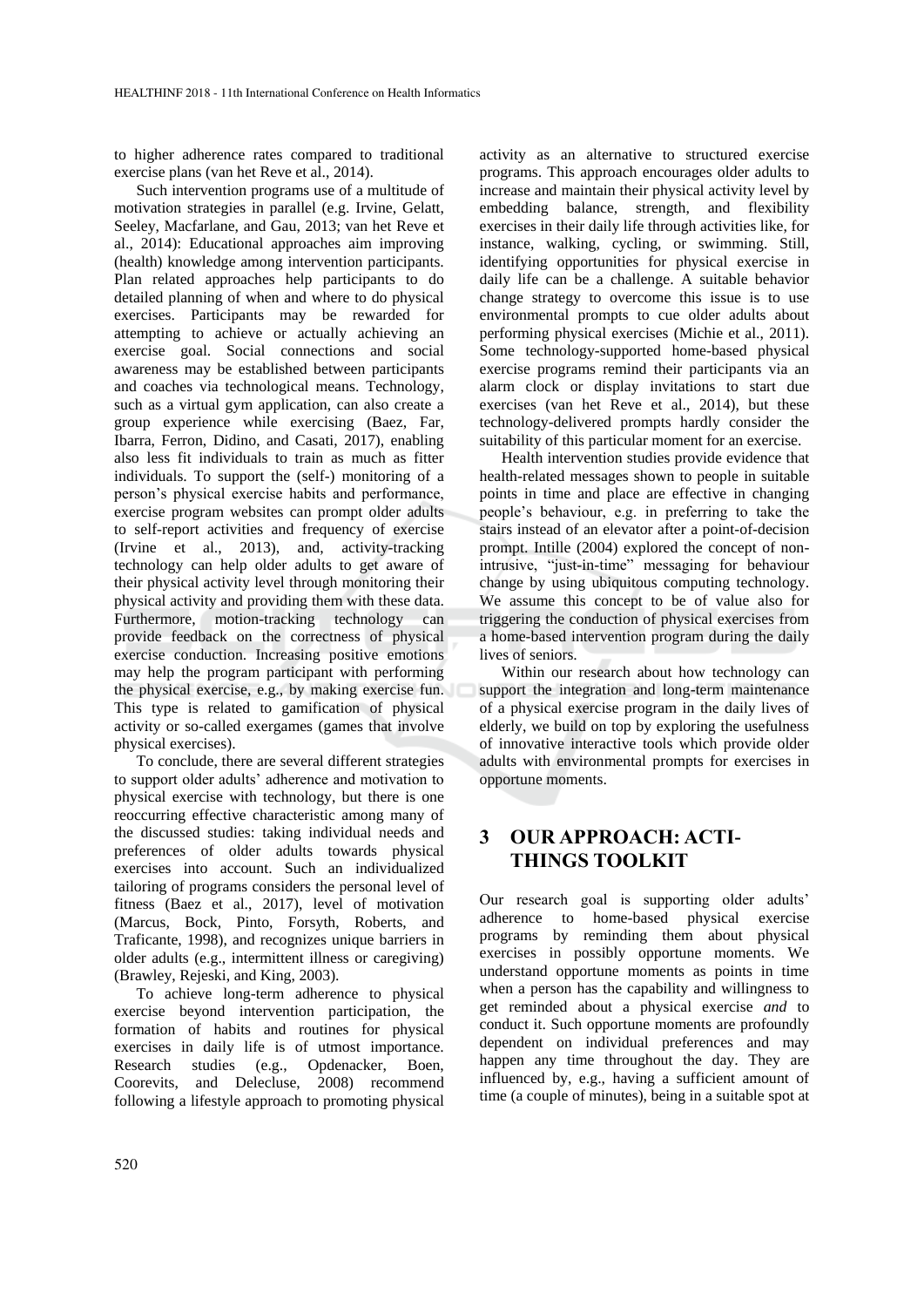home, when interrupting the prevalent activity is not a problem, and the like. Thus, the identification of opportune moments (in general, as well as for a single person) is a huge challenge. In our approach, we deal with this complexity by identifying a person's routine activities at home which may fulfill the conditions for doing a short physical exercise. For instance, a person may be engaged in the routine activity of making coffee, where she sits on a kitchen chair, waiting for a couple of minutes until the coffee machine is done. Such a moment could be appropriate for making an environmental prompt to the person, suggesting an instantaneous completion of a physical exercise. Thus, we aim to integrate physical exercises into the daily life of older adults by intertwining the exercises with already established activities at home, which should also ease the formation of physical exercise habits. Within our research, we are interested in examining sensor-based technologies for detecting such routine activities and interactive technologies for providing visual and/or acoustic feedback (i.e., environmental prompts to do a simple physcial exercise) to people.

Regarding the detection of opportune moments, we chose to explore a broad range of unobtrusive, portable and ubiquitous sensing technologies, which identify the traces a person leaves in the environment, when engaging in activities of daily living. While daily activities like lying, sitting, walking, running, or cycling can be recognized with wearable accelerometry-based motion detectors (e.g., Pärkkä, Ermes, Korpipaa, Mantyjarvi, Peltola, and Korhonen, 2006), we need to go beyond by capturing further data, such as a person's location at home, usage of objects (Tapia, Intille, and Larson, 2004), and interaction with devices. Next to detecting opportune moments for notification and physical exercise, suitable interactive technology needs to notify an older adult about this physical exercise opportunity. HCI research on reminders for older adults has shown that, in order to be effective, reminder systems need to be highly personalizable, enabling the person to choose between diverse modalities (vision, speech, sound, touch) (McGee-Lennon, Wolters, and Brewster, 2011). Older adults are a heterogenic group with different daily routines and habits, varying capabilities, and also considerable differences with regard to novel technology use and acceptance. When selecting and developing sensing and feedback technology for supporting older adults, we must take these usergroup specific and personal differences into account. Therefore, our focus is on developing a modular toolkit, called *ActiThings*, with high- and lowfidelity, small, easy to use, ambient, sensor-based and interactive technologies.

We followed an iterative, human-centred interaction design approach for achieving our research goal. In a multi-stage process, we first developed and evaluated conceptual designs of the ActiThings toolkit. In a second stage, we iterated our concepts based on the evaluation findings and built functional prototypes, which we evaluated again. For each stage, we investigated the usefulness of the ActiThings toolkit by involving older adults in our evaluation activities.

## **4 FIRST STAGE: CONCEPTUAL DESIGNS**

Within our first design stage, we developed three conceptual designs. Thereby, we explored different ways when – in which situations or activities – and how – via which interactive devices and with which information contents – to notify a person.

## **4.1 Three Prototypes**

The first prototype, *ActiMove*, suggests to continue with some physical exercise *after* the completion of a routine (household) activity at home (e.g., opening drawers, watering flowers). It consists of a device with an accelerometer, which can be attached to many household items (e.g. a watering can) to identify their usage (see Figure 1). When the device detects the termination of the activity (the household item is inactive), it notifies the person with an acoustic alarm and a red light about a possibly opportune moment for an exercise. Moreover, the prototype indicates the number of planned and completed exercises via blue and green lights.



Figure 1: Conceptual design illustrations of the ActiMove prototype.

The second prototype, *ActiWait*, aims to identify potential waiting times of a person *during* an activity of an electric-powered device at home (e.g., waiting for the kettle to boil water). A power sensing device identifies e.g. the use of a kettle (see Figure 2). A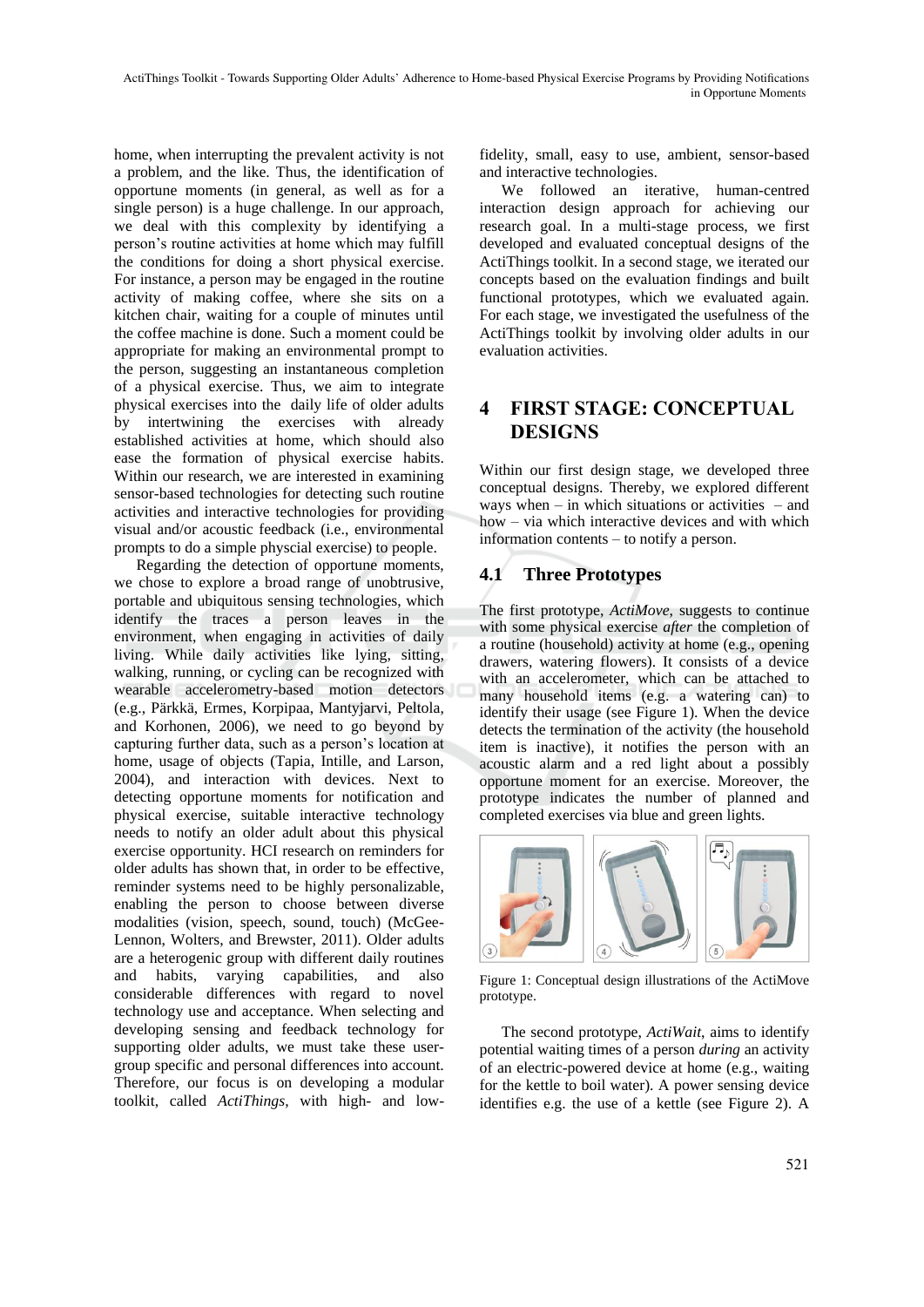nearby placed tablet-based PC then suggests specific, simple physical exercises such as toe-heelsstand, repetitive chair rises or balance exercises from established programs such as HOPE (Clegg et al., 2014).



Figure 2: Conceptual design illustrations: ActiWait prototype (pic. 1-4); ActiConverge prototype (pic. 4-6).

The third prototype, *ActiConverge*, is a variation of the ActiWait prototype. Its aim is to make suggestions of the aforementioned simple physical exercises when a person arives and stays at a particular place at home (e.g., when entering the kitchen). Thus, it senses the proximity of a person to the tablet PC via near-body-worn Bluetooth beacons (Estimote or KST Particle) (see Figure 2).

#### **4.2 Evaluation Process**

To assess the usefulness of our conceptual designs, we conducted two focus groups with (in sum) five older adults who were actively participating in a p.a. intervention study (two females, 3 males, aged between 70 and 76 years). Each focus group lasted about 30-40 minutes and consisted of a moderated discussion. Participants discussed whether they wanted to get a reminder about doing physical exercises and, if so, how they would like to get reminded. They received handouts, which described and illustrated the conceptual designs of each prototype (see Figure 1 and 2 for the illustrations). These conceptual design handouts were used to stimulate a discussion about the pros and cons of each prototype, and to identify basic objections, as well as further ideas and wishes.

We noted the verbal expressions of the participants during the focus group in a protocol. We then categorized and summarized the information from these protocols in an explorative manner.

#### **4.3 Evaluation Results**

The focus group participants expected the prototypes to *do more than only providing a generic reminder* for physical exercises. They wanted the prototypes to provide rewards for conducting the exercises, make the benefit of the physical exercise clear to the user, monitor the completion of exercises, compare the number of conducted exercises with a training schedule and inform the user about deviations from this schedule. Some study participants appreciated the use of a tablet PC for the ActiConverge and ActiWait prototype, because it could have additional features, such as a possibility to document conducted or dismissed exercises.

At the same time, the study participants regarded the *ease of use* and *unobtrusiveness* of the prototypes as highly important. One participant criticized the ActiMove prototype for the smallness of its buttons and considered the interaction with the device as cumbersome. Moreover, ActiMove cannot be placed on every household item, because the item gets unhandy with the device on it or it is immersed in water (e.g., one participant puts the watering can in water when using it).

Albeit there are many opportune moments for physical exercises in daily life, there are *situations when being notified by the prototypes is not appreciated*. For instance, one participant does not want to get a reminder for a physical exercise when she has visitors around at home. Also our idea to sense power use in order to identify possible waiting times with physical inactivity is not always applicable. Participants explained that they did additional activities while they were waiting for an electrical device to complete a task (such as boiling water with a kettle). Due to the heterogeneity of people's daily activities and habits, identifying suitable opportune moments for reminding about physical exercises is a highly complex task.

#### **4.4 Lessons Learned**

Our focus group discussions showed that our prototypes should provide additional, motivational features, not only a notification to physical activity, to be of value for adhering to p.a. interventions. Further, the prototypes should not require the users to perform many interactions with the interface (pressing buttons, adjusting settings) during their daily life use. The focus groups also showed that the prototypes should tailor the notification much more towards individual needs of users. Based on the focus group discussion, we thus extended our list of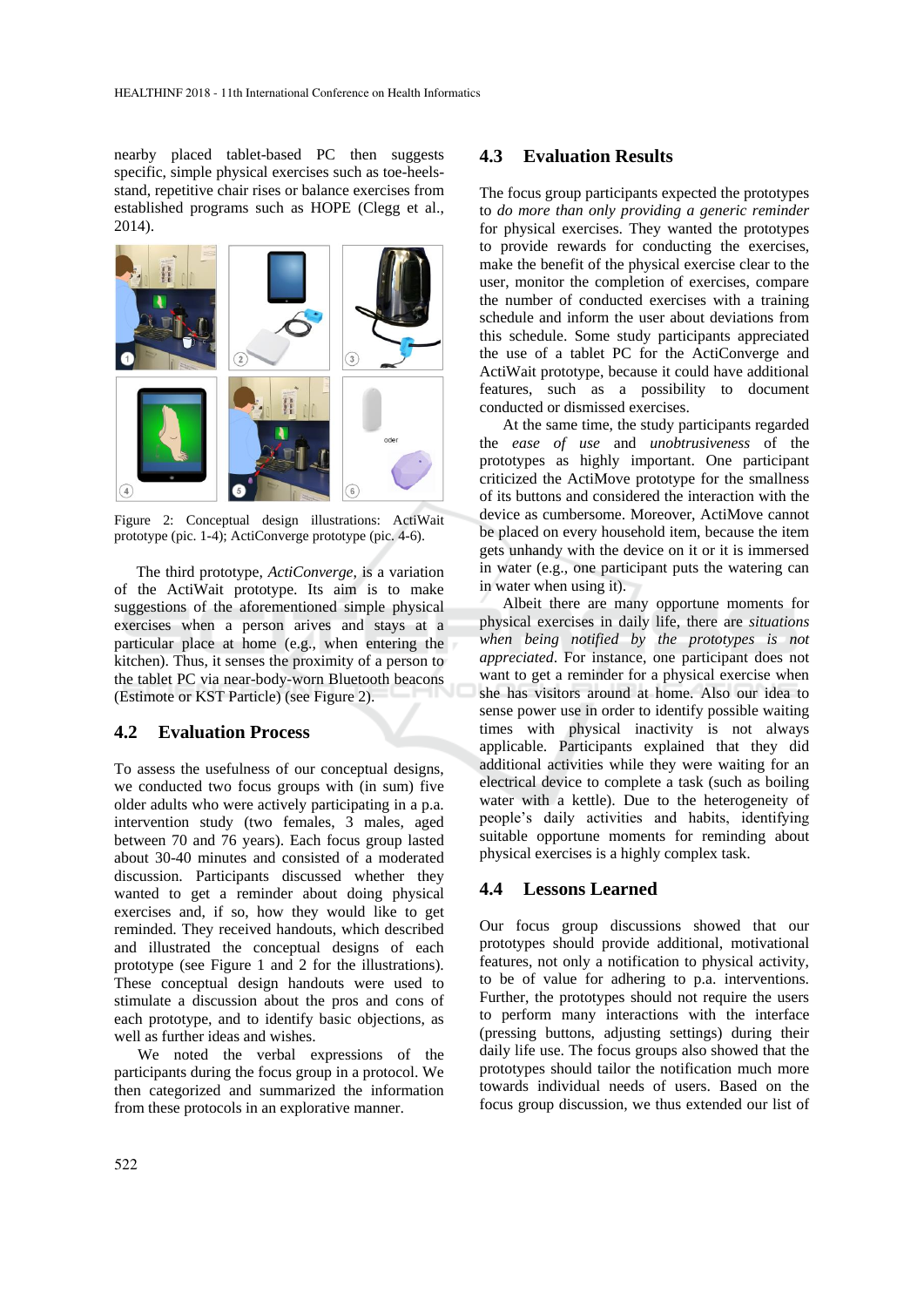ActiThings Toolkit - Towards Supporting Older Adults' Adherence to Home-based Physical Exercise Programs by Providing Notifications in Opportune Moments

possible opportune moments for a short physical exercise, i.e.:

- After sitting or lying for one or more hours on a chair / couch (because of watching tv, reading a book or newspaper)
- When entering a room, e.g., the kitchen or the bed room
- While doing household chores, e.g., washing dishes, brushing teeth, cooking
- During waiting times, e.g., while the kettle is boiling water, the coffee machine is making coffee
- In the morning, after wake-up, when still lying in bed

# **5 SECOND STAGE: FUNCTIONAL PROTOTYPES**

Based on our findings from user evaluation, we refined, as well as altered our conceptual designs and developed functional prototypes. Due to several critical issues with usability and use constraints which came up during the focus groups, we did not further pursue the concepts of sticking a device on household items (ActiMove prototype) and of using power sensing to identify waiting times (ActiWait prototype). While these concepts may be useful for some older adults in p.a. interventions, we aimed at identifying concepts which work for various situations at home, taking the heterogeneity of people's daily activities and habits into account. We therefore focused on extending the ActiConverge prototype with further motivational features and user input devices. Moreover, we explored another concept which focuses on providing unobtrusive reminders during sedentary behaviour.

### **5.1 Two Prototypes**

We developed two functional prototypes for the ActiThings toolkit. A new prototype, called *ActiSit,*  addresses prolonged sedentary behaviour. It collects sensor data on sitting activity to detect possibly opportune moments for physical activity. The relocatable pillow is equipped with a pressure sensor that identifies a sitting person and measures the time of sitting (see Figure 3).



Figure 3: ActiSit prototype (pillow, table lamp).

Based on the time passed, a table lamp, which serves as an ambient light display, is used to motivate some physical activity (i.e. doing a little exercise, or at least, stand up for a moment before sitting down again). The lamp gradually increases its light intensity and changes its colour from a neutral white to blue, until the maximum of a predefined sitting time is reached. The sitting time counter is resent by simply decreasing the weight on the pillow (e.g., standing up).

The *ActiConverge* prototype was refined with additional features for documenting the adherence to the physical exercise intervention. The tablet-based PC then presents exercises, gives guidance on how to conduct the exercises, allows writing an exercise diary, and presents badges and achievements. Moreover, we added two Bluetooth buttons for a quick logging of (non-)completion of physical exercises, which can be placed anywhere according to user preferences (see Figure 4).



Figure 4: ActiConverge prototype (tablet-based PC with exercise program, Bluetooth beacon, Bluetooth buttons).

## **5.2 Evaluation Process**

In the second stage, we conducted a user evaluation with five older adults (3 males, 2 females, aged between 71 and 80 years), who had indicated their interest in participating in a particular p.a. intervention (people on a physical activity intervention waiting list). The evaluation took place in an apartment-like lab, which allows testing the prototypes under more naturalistic conditions than in an artificial lab environment.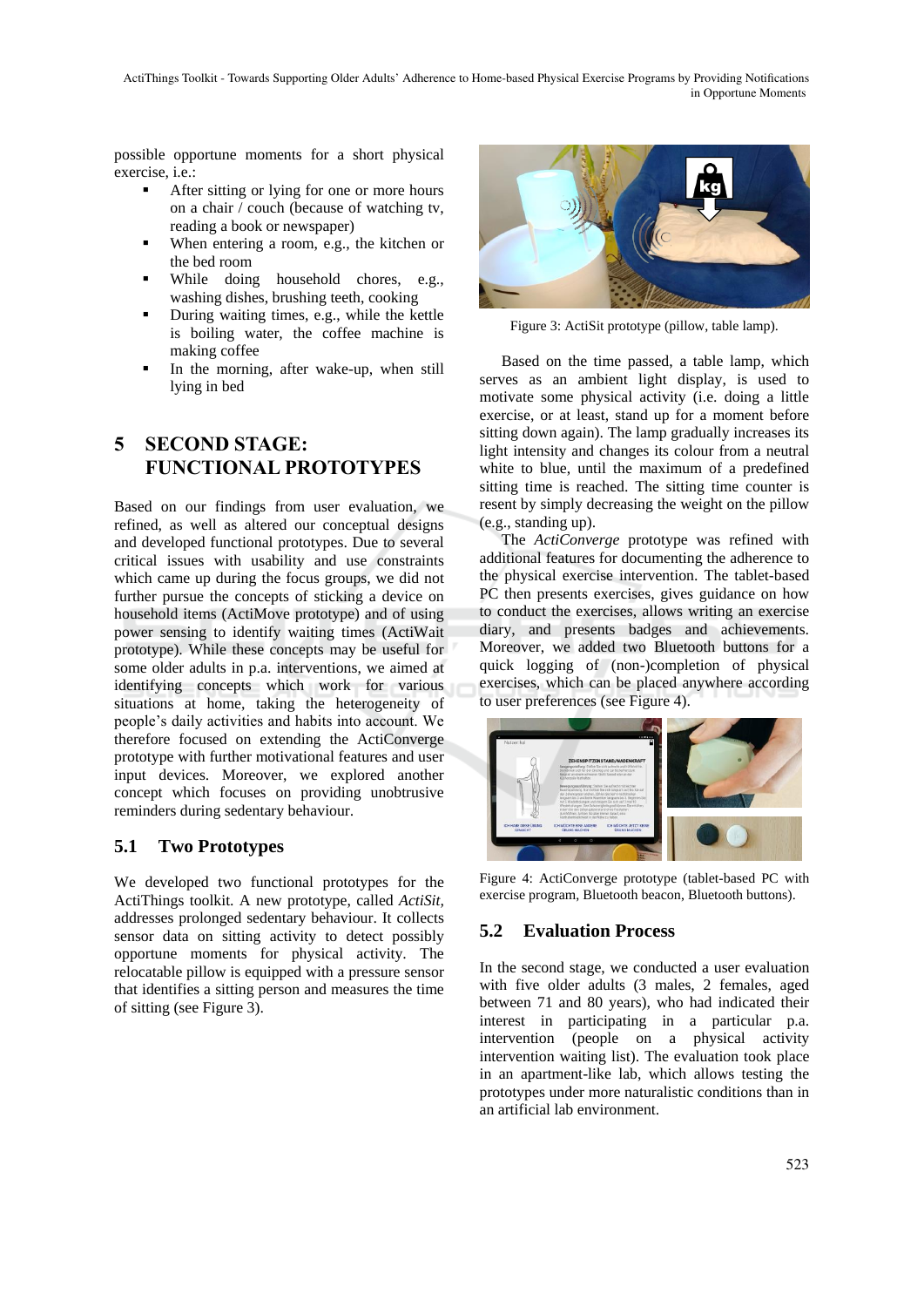The evaluation session with each participant lasted approximately one hour and consisted of three parts. First, a pre-interview (5 to 10 minutes) about the participants' living situation (e.g., time spent at home/outside), activity habits in daily life, previously used reminder tools, and daily ICT use was carried out. In the second part, the participants were introduced to the prototypes, their purpose and functionality. We asked them to try out the prototypes and verbalize their experiences and first impressions with the prototypes. As a starting point, we also offered several examples for possible opportune moments for a short physical exercise (see section 4.4) and asked the participants to reflect on their appropriateness for their own daily life and/or to come up with further descriptions of opportune moments at home for a short physical exercise.

After this hands-on demo part, we conducted a short, semi-structured, focused interview with the participants, which aimed at discussing the experiences and perceptions of the participants in great detail. The interview was structured around topics. These topics focused the interview towards the research interests, and they acted as a guiding trigger for the study participants. During the interview the prototypes were also available for use. We discussed the prototypes with regard to overall / first impressions, positive and negative issues, usefulness, missing or undesired features, kind of information provided to user, design, and possible usage problems in social situations at home.

We noted all verbal expressions of the participant during the evaluation session in a protocol. These protocols were then used for categorizing and summarizing the information in an explorative manner.

#### **5.3 Evaluation Results**

All participants saw several opportunities for a reminder for physical exercise *within or after prolonged periods of physical inactivity* (sitting or lying when watching TV, listening to the radio, using the PC/laptop). Three participants also spotted opportune moments *right after periods of sleeping* in order to get some stimulation. In some cases, an interruption needs to be postponed *after finishing the primary activity*, such as not being interrupted during the after-lunch nap but after, and not when visitors are around. Two participants would also like to get reminded *during times of physical activity*, such as doing household chores.

Overall, participants experienced both prototypes (ActiSit and ActiConverge) as useful. While ActiConverge devices like the tablet PC were considered as *easy to use* and understand by all participants, three participants mentioned *difficulties to grasp the purpose and functionality of novel devices* like the beacon and the smart button.

Regarding the reminders for physical exercise by the ActiSit and the ActiConverge prototype, participants requested an additional *acoustic modality* for getting notified. Moreover, three participants would like to get reminders on their *own, personal devices*, such as smartphones or ereaders. First off, because they are already accustomed to their mobile devices. Secondly, a device used along with sedentary activities could itself be used for receiving a reminder, for instance, getting a notification on the e-reader after reading for a very long time.

Two participants stressed the need for a *temporal and spatial flexibility* of the provision of reminders. They want to be reminded on different places within the home and, moreover, the reminder system should adapt to the personal daily routine. As a solution, participants suggested to have a *multitude of devices* of the same kind placed at different spots in the home or to use a *wearable device* for feedback, because they would not carry the tablet or beacon around at home. One participant would prefer to have every physical activity measured by a *wristworn device* (like a standard fitness tracker). Moreover, one participant's preference for a reminder device depends on *environmental characteristics of a situation*, such as getting reminded by the light of the lamp in evenings when sitting in a comfy chair (fit to situation). Two study participants would put devices for reminding (like the tablet PC of ActiConverge) in a *central or highly frequented place* in the home, e.g., on a side table in the corridor or mounted on the wall. The device then reminds the person when passing by.

Three participants expressed their preference for the ActiConverge prototype, especially because they appreciated the *suggestion of particular exercises* on the tablet PC when getting a reminder. Two participants missed a *social communication feature* of the prototypes, in order to get animated by friends to do some physical exercise.

#### **5.4 Lessons Learned**

The user evaluation of the two functional prototypes has shown that older adults see opportunities for a reminder to physical exercise also during daily life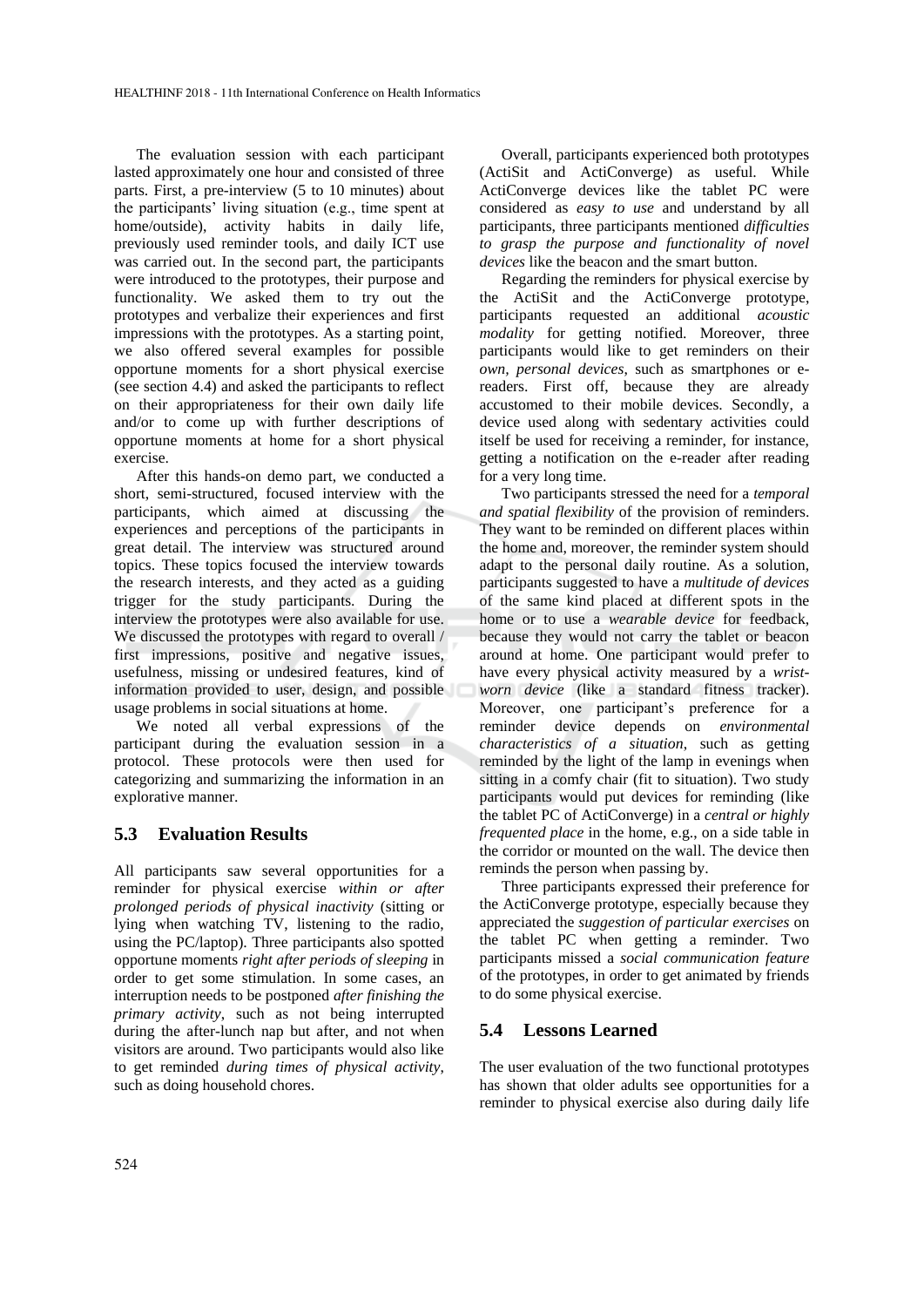situations of sedentary behaviour. Moreover, this evaluation indicated again the importance of tailoring the provision of reminders and the collection of sensing and feedback technologies to the individual needs and preferences of older adults. The devices of the ActiThings toolkit need to be able to both sense behaviour and provide reminders at many different locations at home. Thereby, particular sensing and notification devices seem to fit particular situations at home. As McGee-Lennon et al. (2011) note, such a contextualisation (right location, time and device) is crucial for successful reminder strategies. Moreover, our prototypes should provide additional feedback modalities, e.g., acoustic notifications.

Our study results indicate that the toolkit should be extended with accustomed, personal smart devices (e.g., desktop PC, e-reader) for tracking their time of use (and consequently tracking sedentary behaviour related to device use) and for providing prompts to do a physical exercise. Familiar and easy to use devices like tablet PCs and smartphones are useful as basic interaction tools for providing the exercise program and deploying further motivational strategies (e.g., social interactions among people). This is in line with a study by Young, Willis, Cameron, and Geana (2013) on adoption barriers of home-based health information technologies among older adults. They found that people with a rather sceptical attitude prefer devices they are already familiar with and thus new health information systems should build on these preferences. Consequently, the ActiThings toolkit should also include "low-threshold" devices to mitigate possible adoption barriers within our addressed age group.

Moreover, tablet PCs work well as ambient reminder displays, when placed at central, highly frequented places at home. Bluetooth buttons should be offered as additional interaction possibilities if desired.

Based on our user evaluation, we need to rethink the use of Estimote or KST Particle Bluetooth beacons as portable devices. Our study findings suggest the use of wearable devices for tracking active and sedentary times, as well as the person's proximity to an ambient display during the day. Wearable devices can as well be used for providing prompts to do a physical exercise. As shown by research on wearable devices for older adults, smart watches offer useful notification services and activity tracker features, but these devices have the limitation of some people not wearing it every day or in every situation (Fernández-Ardèvol and Rosales, 2017). The same applies to head-mounted displays, which were found to be useful to provide reminders to older adults (Kunze, Henze, and Kise, 2014). However, there might be use constraints for such devices during some of our identified notification opportunities, such as periods of sleeping.

# **6 CONCLUSIONS**

The effectiveness of home-based physical exercise programs to prevent frailty among older adults is very much dependent on people's long-term commitment to physical exercise. Within our research we aim at supporting the adherence to exercise programs by using ubiquitous, sensorbased, and interactive technologies for prompting older adults in opportune moments in daily life to do physical exercises. Based on our research findings so far, we see a high potential for our approach to integrate physical activity in daily life. The ActiThings toolkit prototypes enable environmental prompts to physical exercise in a variety of situations at home, taking individual needs and preferences of older adults into account. As for future work, we plan to conduct a field study to assess the effectiveness of the ActiThings toolkit to enhance older adults' adherence to a physical exercise program.

OGY PUBLICATIONS

# **ACKNOWLEDGEMENTS**

This research is funded by the German Federal Ministry of Education and Research (AEQUIPA, Project No. 01EL1422C).

# **REFERENCES**

- Baez, M., Far, I. K., Ibarra, F., Ferron, M., Didino, D., and Casati, F. (2017). Effects of online group exercises for older adults on physical, psychological and social wellbeing: a randomized pilot trial. *PeerJ*, 5, e3150.
- Brawley, L. R., Rejeski, W. J., and King, A. C. (2003). Promoting physical activity for older adults: the challenges for changing behavior. *American journal of preventive medicine*, 25(3), 172-183.
- Chao, D., Foy, C. G., and Farmer, D. (2000). Exercise adherence among older adults: challenges and strategies. Controlled clinical trials, 21(5), 212-217.
- Clegg, A., Barber, S., Young, J., Iliffe, S., and Forster, A. (2014). The Home-based Older People's Exercise (HOPE) trial: a pilot randomised controlled trial of a